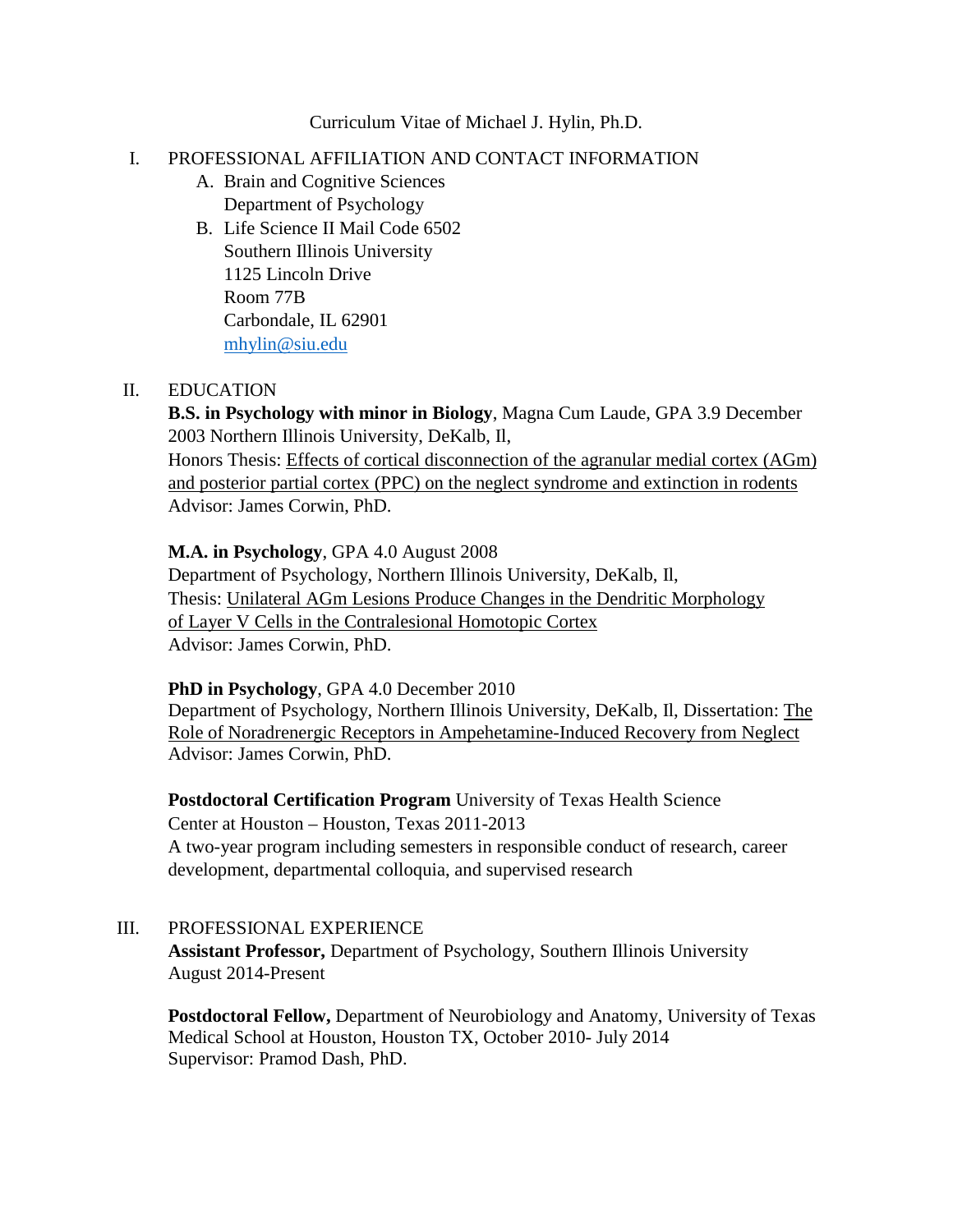**Graduate Research Assistant,** September 2004 – October 2010 Department of Psychology, Northern Illinois University, DeKalb, Il Supervisor: James Corwin, PhD.

**Undergraduate Research Assistant,** January 2002- August 2004 Department of Psychology, Northern Illinois University, DeKalb, Il Supervisor: James Corwin, PhD.

## IV. RESEARCH AND CREATIVE ACTIVITY

- A. Research Interest and Specialties
	- 1. Neurocognitive dysfunction following mild and repeated traumatic brain injury.
	- 2. Traumatic brain injury during development
	- 3. Control of inflammation following brain injury
	- 4. Biochemical mechanisms of memory storage and recall
	- 5. Pharmacological enhancement of memory retrieval
	- 6. Impact of chronic stress upon brain injury and recovery
	- 7. Neurorehabilitation through the use of environmental and pharmacological manipulations
- B. Current Research Projects
	- 1. Investigating FDA approved treatments for mild traumatic brain injury
	- 2. Determining the role of the medial prefrontal cortex in memory recall
	- 3. Examining deficits in extinction of conditioned fear following traumatic brain injury
	- 4. Manipulation of peripheral inflammation in order to induce recovery
- C. Grants Applied For
	- 1. Eli Lilly Post-Doctoral Training Grant, Received an Honorable Mention
- D. Grants Received None
- E. Honors and Awards
	- 1. Mission Connect 2nd Place TBI Poster Presentation Competition Winner, 2013
	- 2. Mission Connect Best Overall TBI Poster Presentation Competition Winner 2012
	- 3. Dissertation Completion Award Honorary, Northern Illinois University, 2009
	- 4. Sigma Xi Graduate Presentation Competition Winner, 2008
	- 5. Graduated Magna Cum Laude B.S. in Psychology, Northern Illinois University, 2003
	- 6. University Honors Program, Northern Illinois University, 2002-2003
	- 7. Psychology Department Honors, Northern Illinois University, 2002-2003
	- 8. Dean's List, Northern Illinois University, 2001-2003
	- 9. Golden Key International Honors Society Member
	- 10. Phi Kappa Phi Member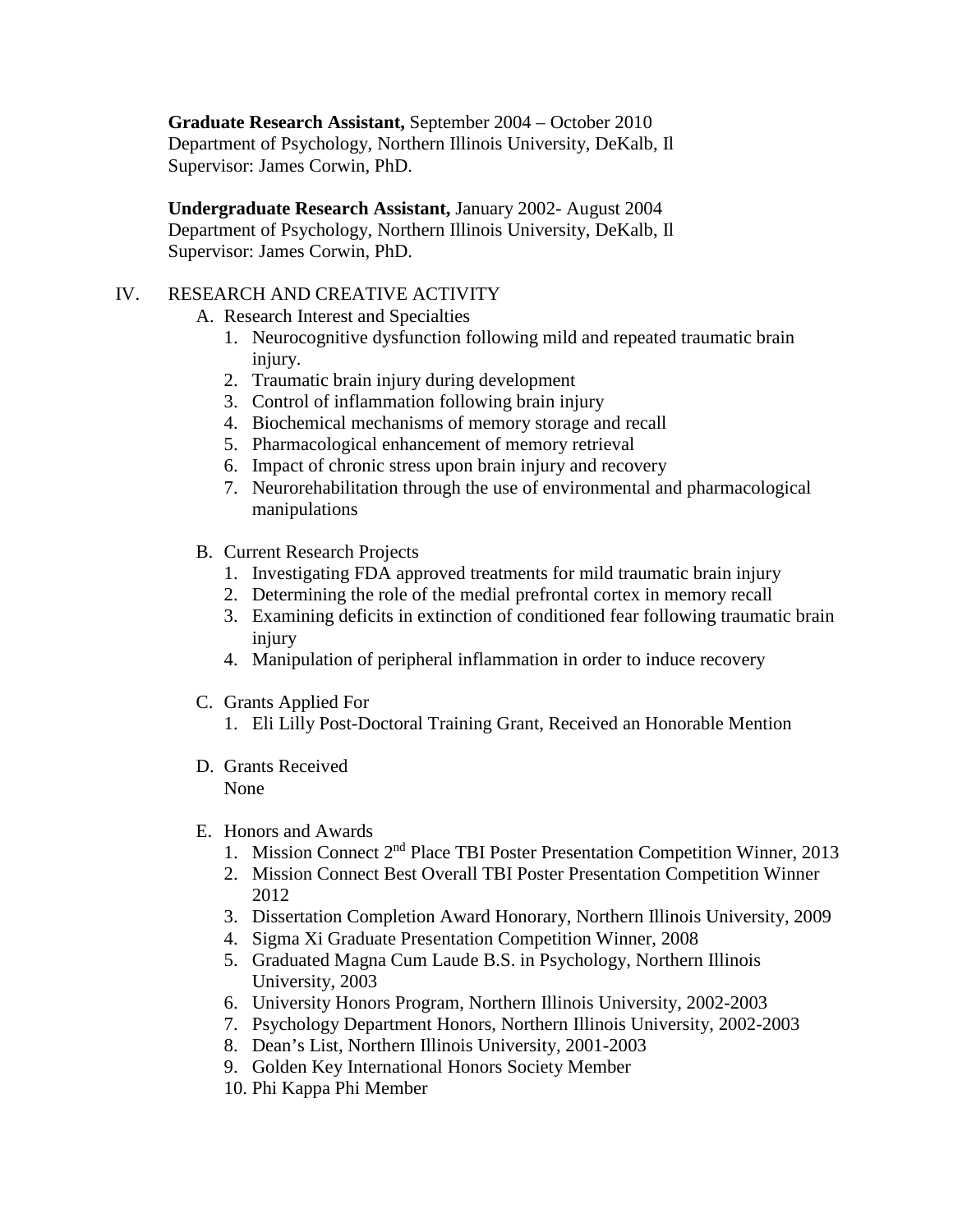- F. Papers and Presentations at Professional Meetings
	- 1. Cholinergic Modulation of Peripheral Inflammation Affects Outcome Following a Moderate Traumatic Brain Injury, presented at the 20<sup>th</sup> Annual Neuroscience Poster Session, Houston, TX
	- 2. Cholinergic Modulation of Peripheral Inflammation Affects Outcome Following a Moderate Traumatic Brain Injury, presented at the Mission Connect 2013 Annual Scientific Symposium, Houston, TX
	- 3. Characterization of the severity of neurocognitive and histopathological deficits following a mild fluid percussion injury, presented at the 3<sup>rd</sup> Annual Postdoctoral Science Symposium, Houston, TX
	- 4. Impairments in visuospatial learning and memory following repeated concussion injury, presented at the Mission Connect 2012 Annual Scientific Symposium, Houston, TX
	- 5. Neurocognitive and histopathological outcome following a mild fluid percussion injury, presented at 19th Annual Neuroscience Poster Session, Houston, TX
	- 6. Complete disruption of the perineuronal net impairs long-term fear memory, presented at the 2012 Society for Neuroscience Conference, New Orleans, LA
	- 7. Administration of d-amphetamine induces behavioral recovery from neglect after photothrombotic or aspiration lesions of the rat medial agranular cortex, presented at the 2010 Society for Neuroscience Conference, San Diego, CA
	- 8. Use of amphetamine in treating allocentric spatial deficits following bilateral posterior parietal cortex lesions, presented at the 2009 Society for Neuroscience Conference, Chicago, IL
	- 9. Severe unilateral neglect flowing unilateral photothrombotic lesions of the medial agranular cortex, presented at the 2009 Society for Neuroscience Conference, Chicago, IL
	- 10. Running on rungs: Serial pattern learning on the horizontal ladder, presented at the 2008 Society for Neuroscience Conference, Washington, DC.
	- 11. Unilateral lesions of the medial agranular cortex produce a persistent disruption in the organization of food protection behaviors, presented at the 2008 Society for Neuroscience Conference, Washington, DC.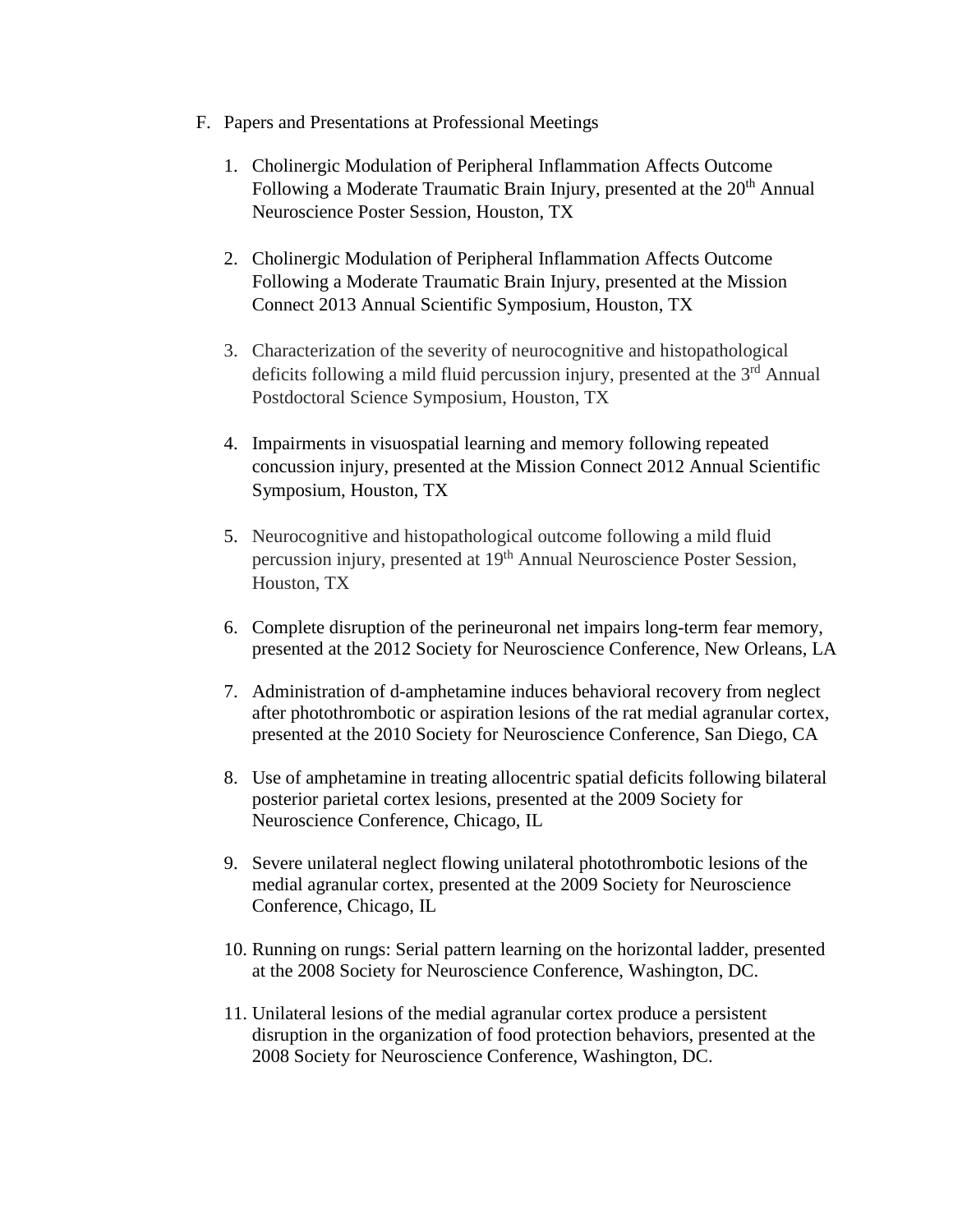- 12. Dendritic plasticity in the contralesional cortex following lesions of the AGm, presented at 2008 Sigma Xi Graduate Student Presentation, NIU Chapter, DeKalb, IL.
- 13. Effects of unilateral lesions of the medial agranular cortex upon the morphology of layer V neurons in the contralateral hemisphere, presented at the 2007 Society for Neuroscience Conference, San Diego, CA.
- 14. Effects of cortical disconnection of the agranular medial cortex (AGm) and posterior partial cortex (PPC) on the neglect syndrome and extinction in rodents, presented before the Honors Committee, May 2001.

## V. PUBLICATIONS AND CREATIVE WORKS A. Books

None

- B. Articles in Professional Journals
	- 1. Gibb, SL, Zhao, Hylin, MJ, Y, Potter, D, Zhao, J, Xue, H, Baimukanova, G, Cox Jr, CS, Pramod, PK, & Pati, S (Under Review, Journal of Clinical Investigation) TIMP3 activates the Akt-mTOR pathway and attenuates neurocognitive dysfunction following Traumatic Brain Injury.
	- 2. Zhao, Y, Hylin, MJ, Zhao, J, Moore, A, Menge, T, Xue, H, Cox, CS, Dash PK, & Pati, S (In Preparation)Modulation of Hippocampal Neuronal Survival and Wnt3a by MSCs after TBI.
	- 3. Jeter, CB, Hylin, MJ, Hergenroeder, GW, Hill, JL, Johnson DR, Barrera, JA, Sheilds, TC, Redell, JB, Zhao, J, Moore, AN, & Dash, (2014) Biomarkers of Organ Injury. *Recent Patents on Biomarkers,* 4, 1-12. doi: 10.2174/2210309004666140616232339
	- 4. Jeter, CB, Hergenroeder, GW, Hylin, MJ, Redell, JB, Moore, AN, & Dash, PK (2013) Biomarkers for the diagnosis and prognosis of mild traumatic brain injury/concussion. *Journal of Neurotrauma,* 30(8), 657-670. doi: 10.1089/neu.2012.2439.
	- 5. Hylin, MJ, Orsi, SA, Zhao, J, Bockhorst, K, Perez, A, Moore, AN, & Dash, PK (2013) Behavioral and histopathological alterations resulting from mild fluid percussion injury. *Journal of Neurotrauma,* 30(9), 702-715. doi: 10.1089/neu.2012.2630.
	- 6. Hylin, MJ, Orsi, SA, Rozas, NS, Hill, JL, Zhao, J, Redell, JB, Moore, AN, & Dash, PK (2013) Repeated concussive injury impairs short-term visuospatial memory and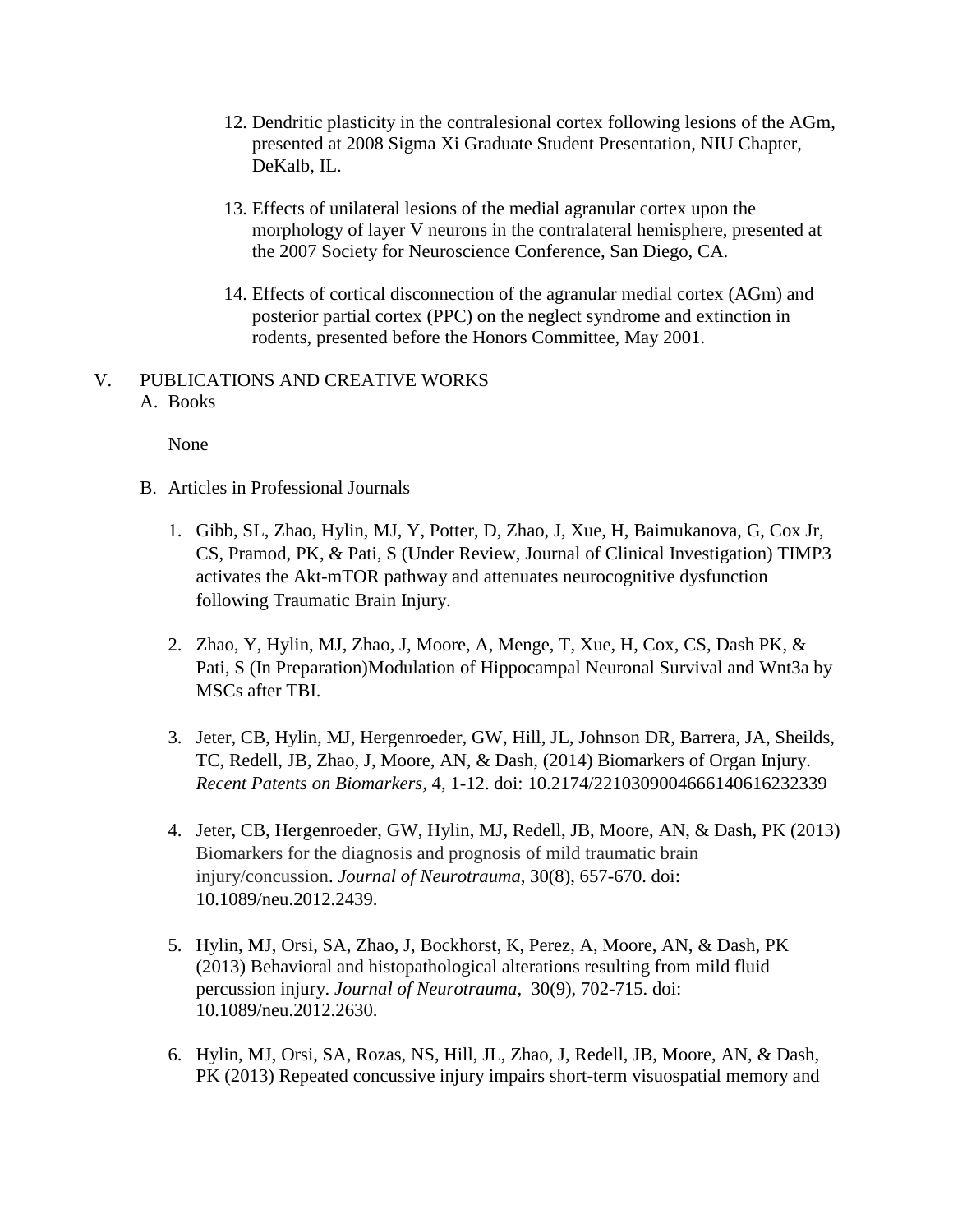complex learning *Journal of Neurotrauma,* 30(9), 716-726. doi: 10.1089/neu.2012.2717.

- 7. Hylin, MJ, Orsi, SA, Moore, AN & Dash, PK (2013) Disruption of the perineuronal net in the hippocampus or medial prefrontal cortex impairs trace fear conditioning *Learning and Memory,* 20(5), 267-273. doi: 10.1101/lm.030197.112.
- C. Chapters in Professional Books
	- 1. Jeter CB, Redell JB, Moore AN, Hergenroeder GW, Zhao J, Johnson DR, **Hylin MJ**, Dash PK. Biomarkers of traumatic injury. In: Li G, Baker SP (eds.) Injury Research: Theories, Methods, and Approaches. Springer. 2012.
- D. Popular and Creative Writing  $N/A$
- E. Book Reviews N/A
- F. Other: Published Journal Article Cover
	- 1. Diffusion tensor image of rodent brain following a mild traumatic brain injury. *Journal of Neurotrauma,* 30(8), 2013

## VI. TEACHING EXPERIENCE

- A. Teaching Interests and Specialties
	- 1. Neuroscience
	- 2. Learning and Memory
	- 3. Neuroanatomy
- B. Teaching and Training Grants None
- C. Teaching Honors and Awards None
- D. Current Graduate Faculty Status Regular
- E. Number of Master's and Ph.D. Committees on which I have served None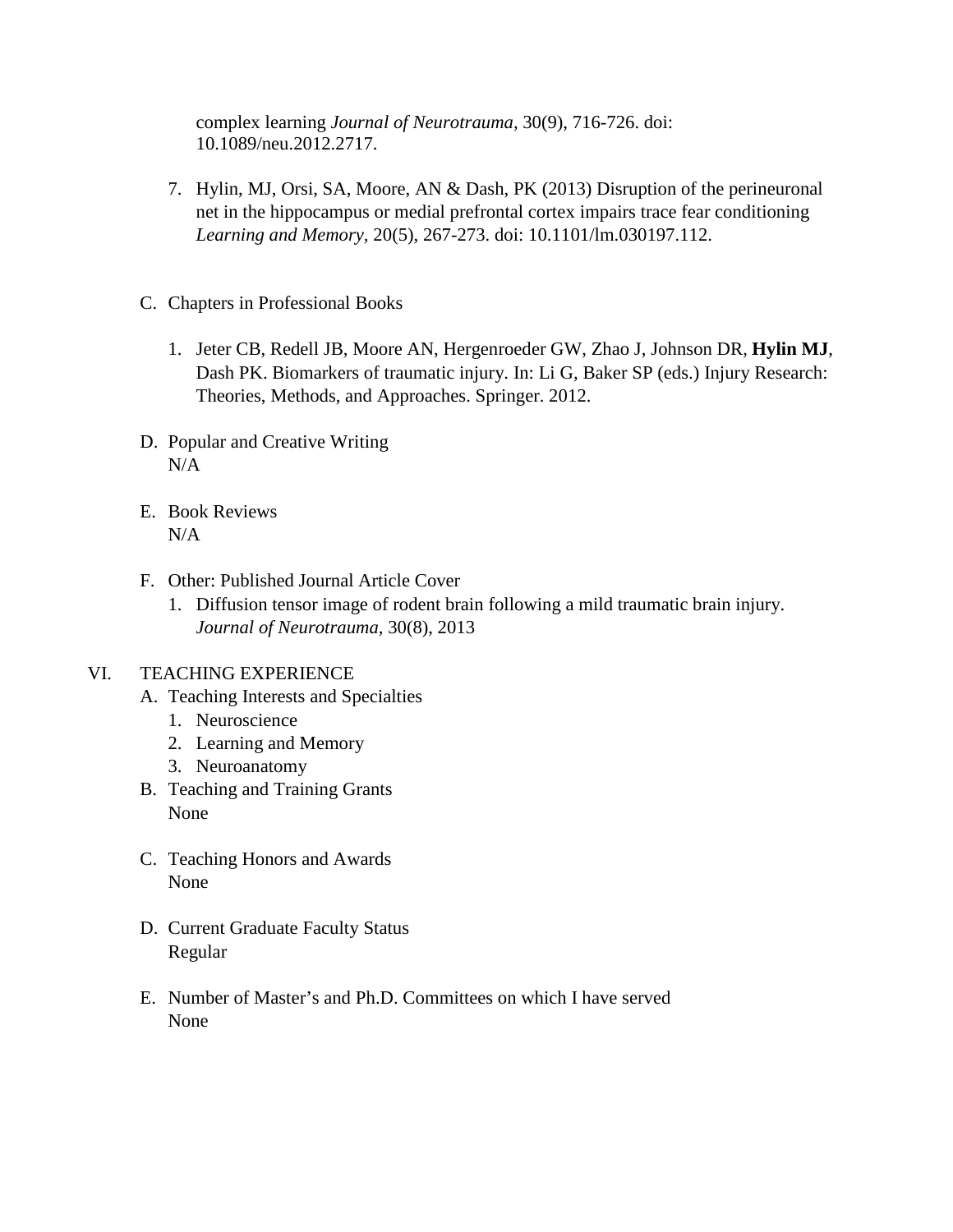- F. Names of Students who have completed Master's Thesis and Doctoral Dissertations under my direction None
- G. Other Student Research Supervision None

# VII. UNIVERSITY SERVICE

- A. Departmental Committees
	- 1. Reviewer for MD Anderson Research Mentor Award, Department of Neurobiology and Anatomy, University of Texas Medical School at Houston, 2011, 2013
	- 2. Reviewer for UTHealth Postdoctoral Association Travel Award, Department of Neurobiology and Anatomy, University of Texas Medical School at Houston, 2011
	- 3. Neuroscience and Behavior Area Representative Graduate Colloquium Committee, Department of Psychology, Northern Illinois University, 2006-2007, 2007-2008, 2009-2010
	- 4. Psychology Department Representative Graduate Colloquium Committee, Department of Psychology, Northern Illinois University, 2009-2010
- B. College and University Committees and Councils None
- C. Other Service
	- 1. University of Texas Medical School at Houston Graduate Student Education Committee Poster Competition Judge, October 2013
	- 2. Rice Undergraduate Research Symposium Judge, Rice University, April 2013

# VIII. PROFESSIONAL SERVICE

- A. Membership in Professional Associations
	- 1. National Neurotrauma Society
	- 2. Mission Connect
	- 3. Molecular and Cellular Cognition Society
	- 4. Sigma Xi
	- 5. Society for Neuroscience
	- 6. Psi Chi
- B. Offices Held and Honors Awarded in Professional Associations N/A
- C. Consultantships

 $N/A$